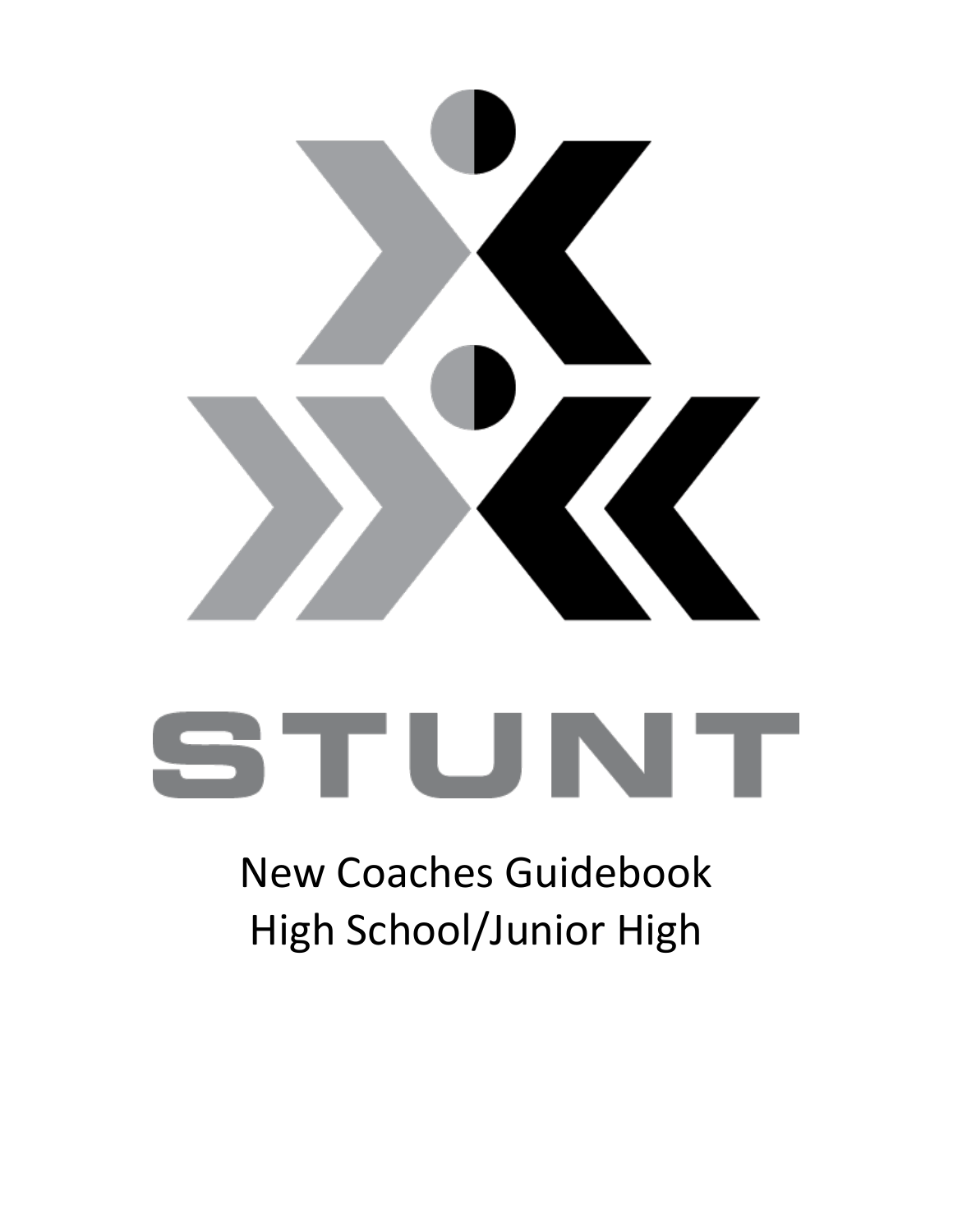### Table of Contents

- Memberships & Training
- Social Media
- Breaking Down Routines
- Assigning Routines
- Strategies for Teaching Routines
- Sample Practice Plan
- First Game Tips and Tricks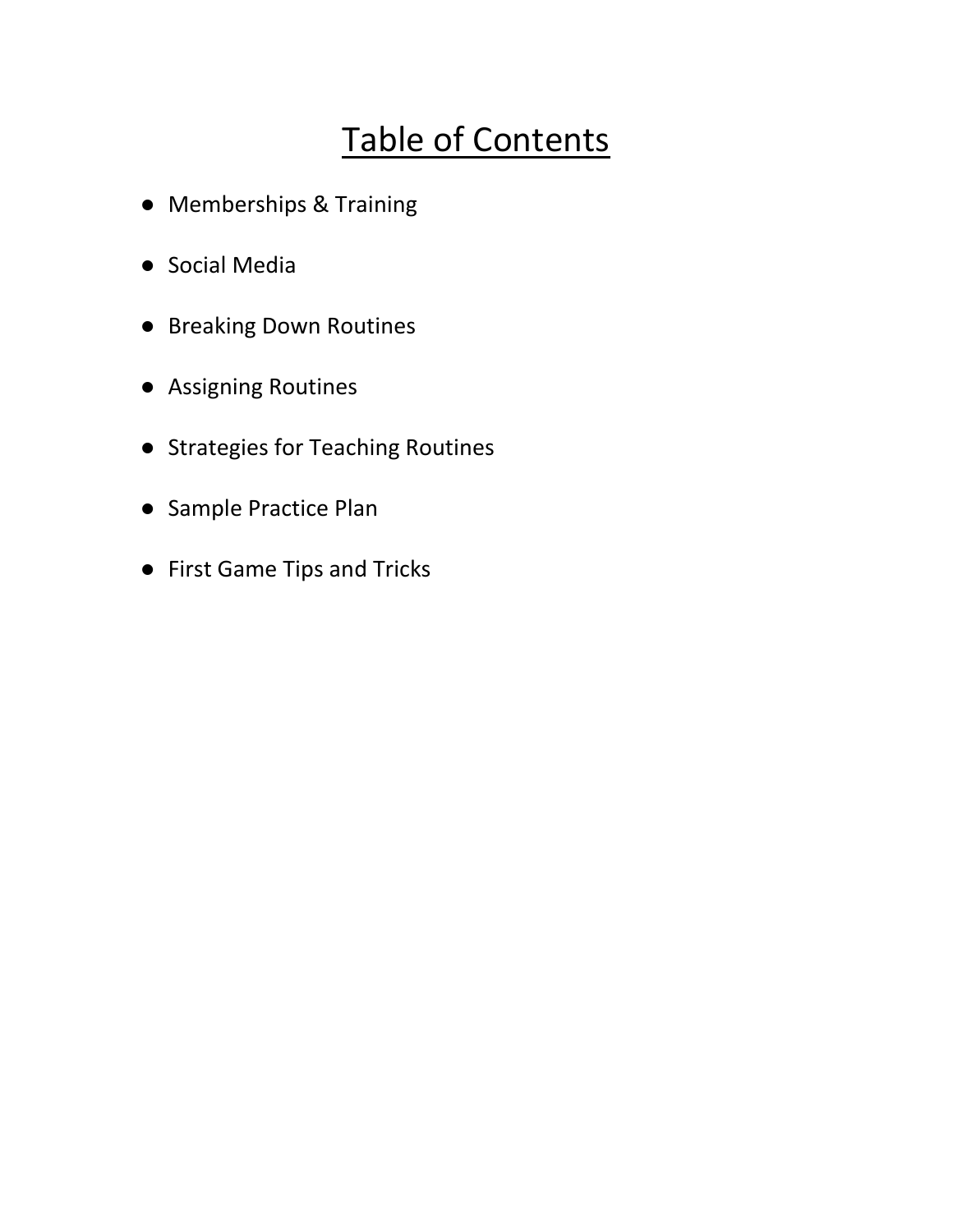#### Memberships & Training

USA Cheer and STUNT offer memberships and training for all coaches. All College STUNT teams must purchase a STUNT Program Membership through USA Cheer prior to the start of the competitive season and allows them to access the materials for the current season. To purchase your STUNT Program Membership, go to the USA Cheer Membership page at usacheer.org/membership. In addition, coaches have the option to become a STUNT Coach member. This membership requires a background screening, athlete protection course, USA Cheer Safety & Risk Management certification, and waiver. Benefits of becoming a STUNT Coach member include membership card, complimentary training, discounted certifications, USA Cheer newsletters, and more.

#### Social Media

Social Media will be key for you in many areas of your program. It is the best way to communicate to the public about your program in every aspect.

- 1. Create social media accounts (i.e. Twitter, Instagram, Facebook) for your program. This should be a separate account from any cheer program at your institution and should be specifically for your STUNT program.
- 2. Follow @STUNTtheSport to stay up to date with the latest news and info on our sport.
- 3. Follow other STUNT teams so they know about your program and you can connect with other coaches and teams.

#### Breaking Down Routines

Prior to the routines being released, you will have access to the Skills Sheet in your account. This grid will show you which skills will be in each routine. This allows you to begin working skills with your team even prior to having the full routines.

Routines will be released at the start of the season in the form of 8-count sheets and videos. Once you receive the pre-choreographed routines, your job as a coach begins! Preparation is key! The more prepared you are, the more successful the start of your STUNT season will be.

The first thing that helps tremendously is to go through each routine video with the 8 count sheet that is associated with it. You will notice the main skills in each 8-count are listed on the left-hand side. As you begin to watch videos, you will have an idea of what skills are being performed and which athletes you might consider for those roles. This first step of brainstorming for each level will help as you prepare to assign routines and positions to your athletes.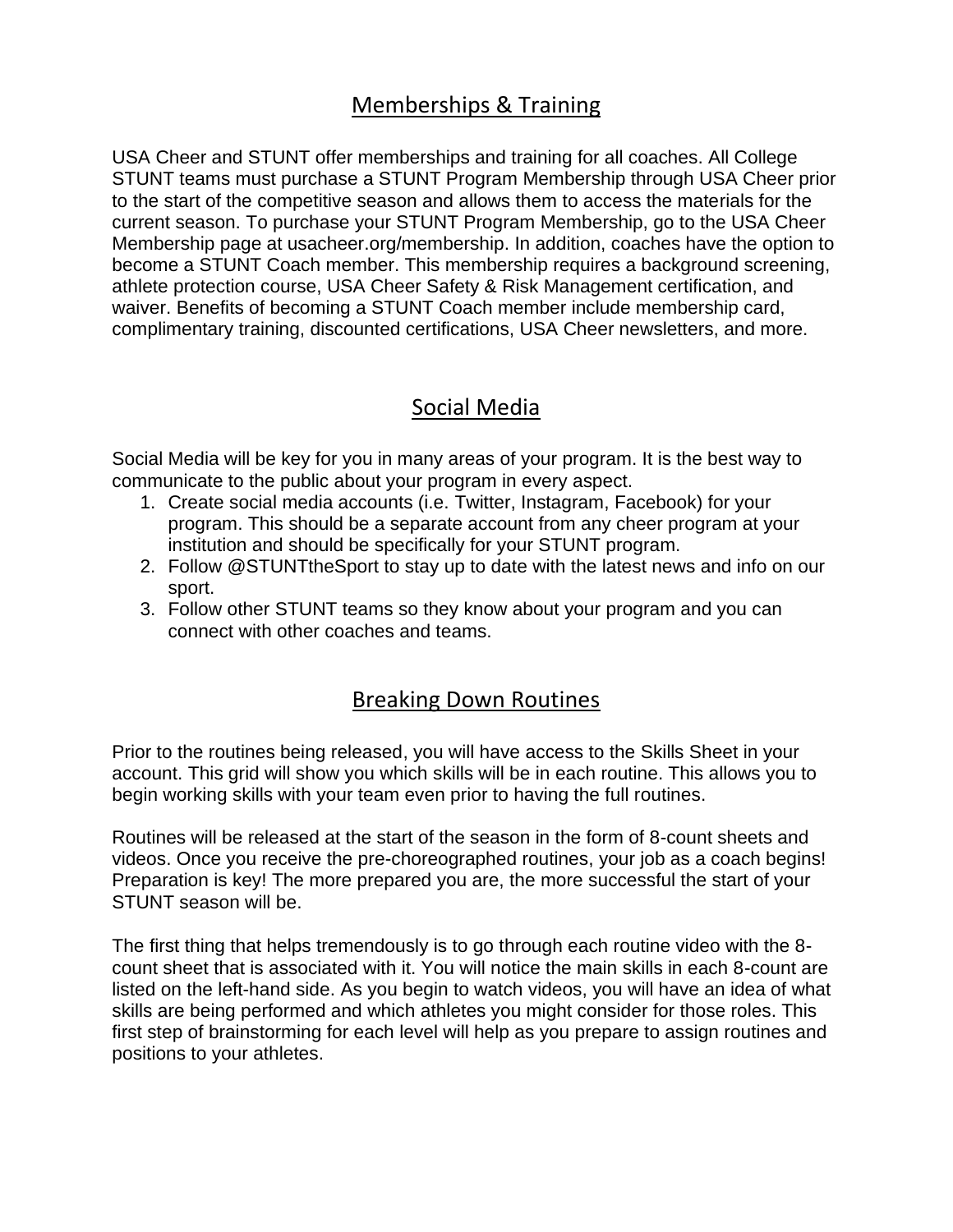#### Assigning Routines

Once you have gone through all of the routine videos and familiarize yourself with the skills, the next step is to assign the routines and positions to your athletes. It is a good idea to have a team meeting where you show the material to your athletes and teach them how to read the 8 count sheets. Have your athletes earn their designated routines and counts before practices start. For example, "You need to know counts for level 1 and 2 partner stunts by Monday's practice."

In addition to documenting individual skills, it's also helpful to attempt pieces of pyramids to find out which athletes are best in certain positions. Pyramids will often take the most time to master and work-out which athletes are best suited to routines.

Once you feel like you have a good sense for your team's strengths, you can start assigning routines. It can be helpful to use a grid to track who is in what routines. While you want to utilize your best athletes as much as possible, it's also important to not overload an athlete with too many routines.

Once you get athletes assigned in routines, you can create a spreadsheet that shows who is in each routine, and you can analyze if you need to make any adjustments. By laying out all athletes and routines in a grid, you can easily see how many routines each girl is in and make changes accordingly. It's helpful to not have too many athletes in every routine within a level so that they are not overly fatigued in the fourth quarter.

As you start working through the routines, you might realize that some athletes are becoming overly tired in an excess of routines. If this is the case, you can use the grid to analyze if there are other athletes you can swap in to give others a break. For example, you might have an athlete that is in every round of jumps & tumbling and pyramids & tosses. So perhaps you find an athlete who is on your sideline who can do a lower level pyramid so that the other athlete can have a breather during that round. Below is a sample grid you can use to list your athletes and track which routines they are in. This will help you see how many athletes are in each routine.

| <b>BTUNT</b>   |               |                |    |                           |    |  | Team Name: Williams<br>Coach Name: |   |                     |    |    |             |                                                                                                                      |   |   |   |   |                 | <u>USA</u> |                 |  |                                                         |                 |              |
|----------------|---------------|----------------|----|---------------------------|----|--|------------------------------------|---|---------------------|----|----|-------------|----------------------------------------------------------------------------------------------------------------------|---|---|---|---|-----------------|------------|-----------------|--|---------------------------------------------------------|-----------------|--------------|
| ATHLETE NAME   | $\frac{1}{1}$ | $\frac{18}{2}$ | 界主 |                           |    |  |                                    |   | m<br>2              | 門上 | n. |             | $\begin{array}{cc}\n\frac{1}{2} & \frac{1}{2} & \frac{1}{2} \\ \frac{1}{2} & \frac{1}{2} & \frac{1}{2}\n\end{array}$ |   | 門 | F | 罡 | $\frac{\pi}{1}$ |            | $\frac{\pi}{4}$ |  | $\begin{array}{cc} \pi & \pi \\ \pi & \tau \end{array}$ | $\frac{\pi}{4}$ | <b>TOTAL</b> |
| Jessica Chatto |               | x              |    | $\boldsymbol{\mathsf{x}}$ |    |  |                                    |   |                     | ×  |    |             |                                                                                                                      |   |   | × |   | ×               |            |                 |  |                                                         |                 |              |
| Amy Haney      |               | $X - X$        |    | x                         |    |  |                                    | x |                     |    |    | ×           |                                                                                                                      |   |   |   |   |                 | $_{\rm x}$ |                 |  | $\chi$                                                  |                 |              |
| Louri Horris   |               | x              |    | x.                        | ×. |  | x                                  |   | $\boldsymbol{\chi}$ | ×  |    | $\mathbf x$ |                                                                                                                      |   |   |   |   |                 | x          | x               |  |                                                         | x               | 10           |
| Erin Johnson   | $\mathbf{x}$  | x              |    | x                         |    |  |                                    |   |                     |    |    |             |                                                                                                                      | × |   |   |   | x               | $\chi$     | $\mathcal{X}$   |  |                                                         | x               |              |
|                |               |                |    |                           |    |  |                                    |   |                     |    |    |             |                                                                                                                      |   |   |   |   |                 |            |                 |  |                                                         |                 |              |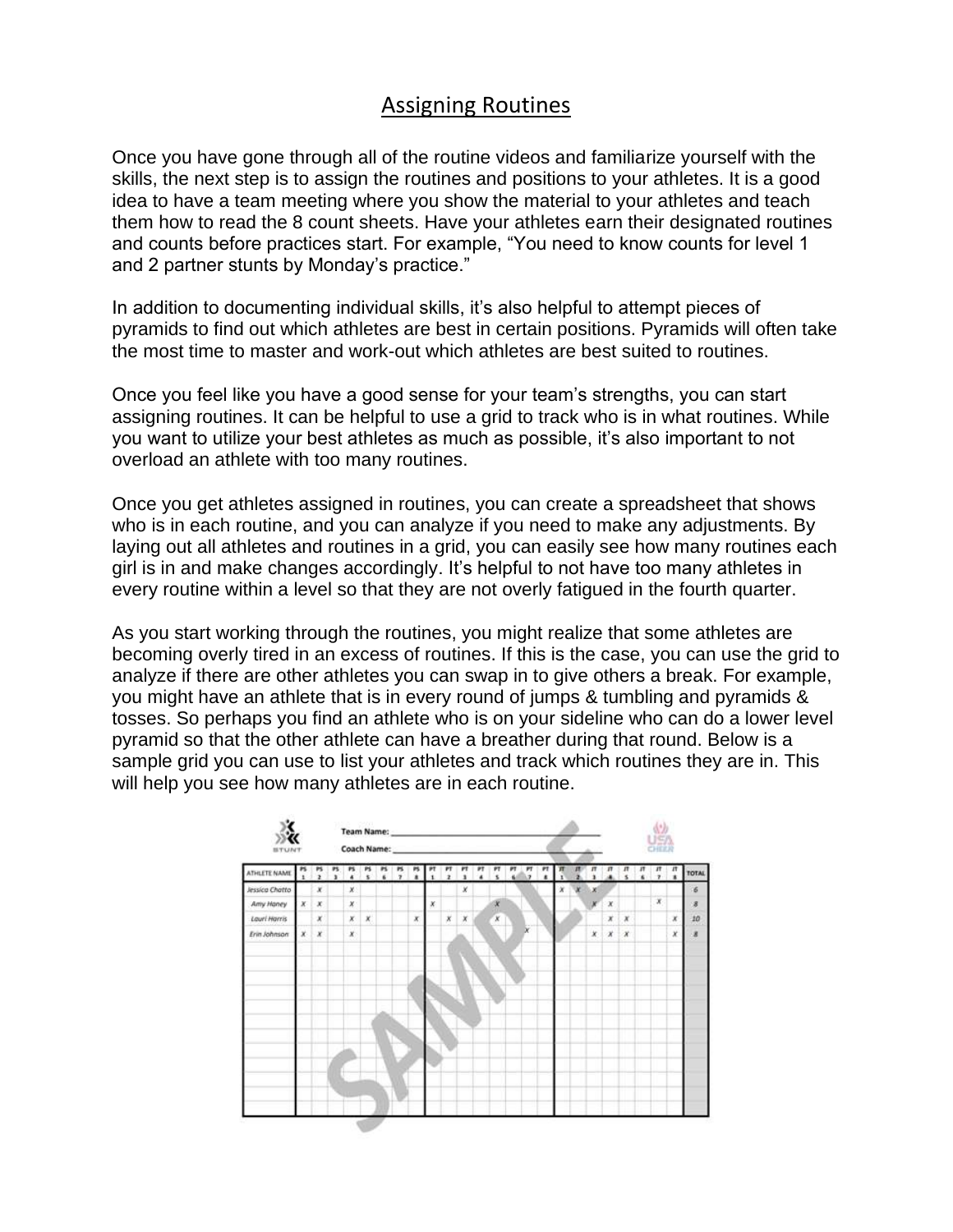#### Strategies for Teaching Routines

Each quarter will evoke different teaching styles and each team will learn best in different ways. As a coach, it's your job to figure out how you teach best and how your athletes learn best. Your first-year coaching STUNT will be all about learning and being flexible.

Teaching STUNT routines involves both videos and 8-count sheets. It can be beneficial to assign routines and to have athletes prepare for the routines before the practice they are being taught. When the athletes come to practice prepared with their counts, you can spend your time more efficiently learning and working skills.

As a coach, it's important to have a good grasp on the routine that you are teaching, including the correct grips and positions. When teaching, always start with counts, and continually review what has been taught, going one 8-count at a time.

#### Practice Planning

Every coach plans their practices differently. It is important to have a plan, while also being flexible. When you start training for STUNT season, look at how many weeks you have and be sure to plan out your days and weeks. Things to consider:

- How many days per week are you practicing?
- How many weeks do you have until the season starts?
- How many levels do you want learned and game ready before your first game? (Aim for at least levels 1-4)

Break down the weeks into teaching practices, workshop practices, and cleaning/game ready practices according to your calendar. By giving yourself a clear timeline, it will keep you on track to ensure you are ready for your first game.

It is important prior to your first game to hold team meetings in which you teach the game structure, go through the Rulebook, and go through scoring. It is essential for your athletes to understand the game itself and to know what the officials will be looking for and what is considered a deduction. You want to make sure you practice correctly and create good habits at the very start of your season.

Quarter 1: Partner Stunts

- Stunts can be taught in mass since most of the time, all groups do the same skills.
- Have athletes fully mark all parts while learning so that you can ensure that they have the correct timing and grips.

Quarter 2: Pyramids & Tosses

- Master the pyramid in sections before running them full out to counts.
- Assign spotters to specific routines and positions to keep everyone safe at games and practices.